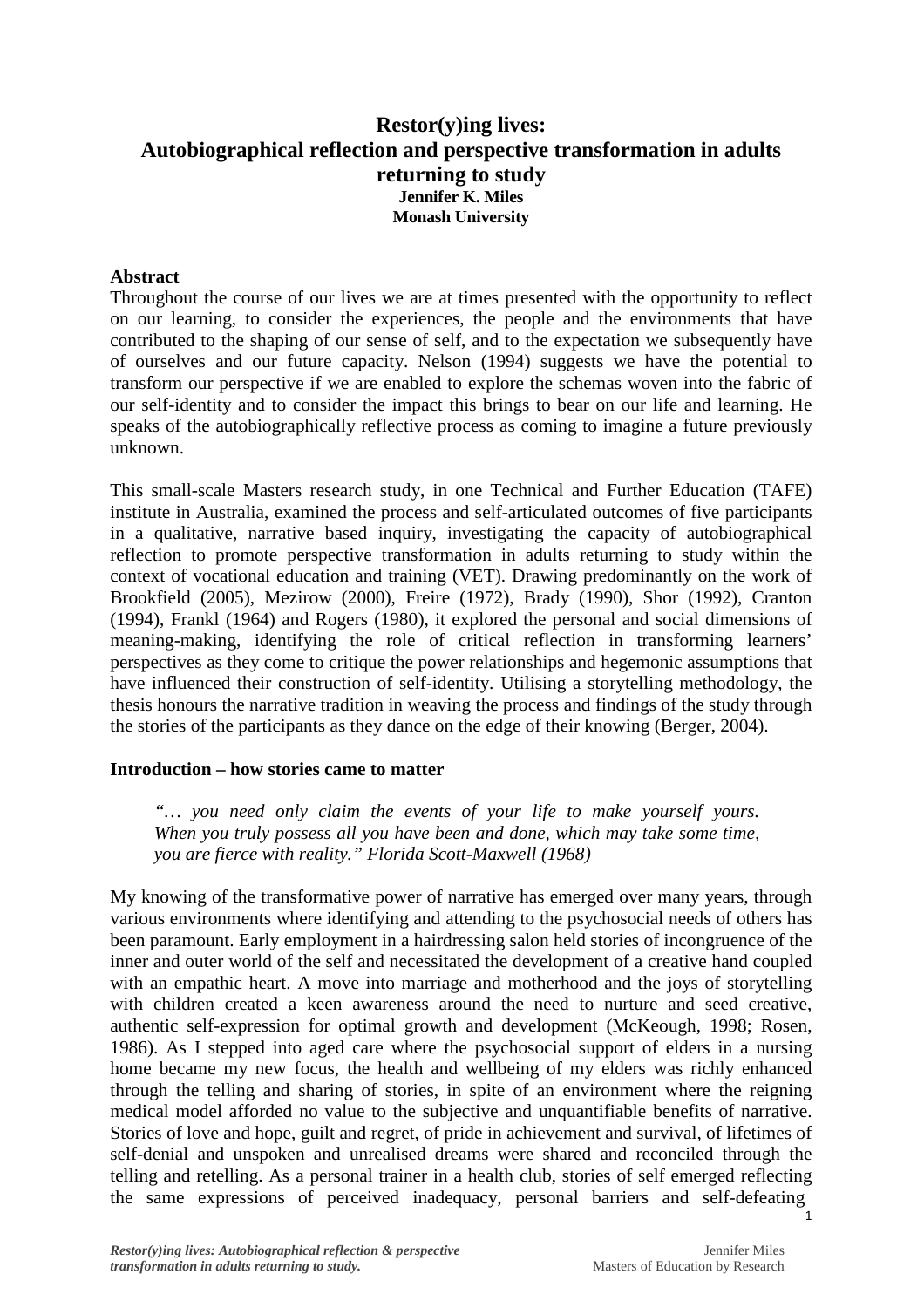behaviours articulated across the diverse age and ability spectrum of my clients in each vocational context along the way. It became evident to me that in order for these people to move forward with a sense of authority and personal power regarding their health and wellbeing, it was essential that I provided space for the telling and unpacking of these stories. Ongoing undergraduate studies fostered the development of my skills and knowledge that enabled me to better support my clients as they located and claimed a transformed sense of personal strength, perspective and purpose in this space of storytelling.

Through converging career and learning pathways, I now find myself in the Vocational Education and Training (VET) sector as a facilitator of professional development and learning across a broad range of contexts, and although the theoretical understanding of my diverse experiences with story was limited in my early years, it has founded a personal knowing and applied practice around the biopsychosocial1 benefits of narrative - uncovering, examining, allocating meaning and ultimately honouring the self. My ongoing studies have uncovered the link between disparate aspects of self as they relate to health and wellbeing (Marmot & Wilkinson, 1999), and within each of the contexts along my learning and career pathway I have come to know that stories have the power to heal fractured aspects of self. Stories transform learning and lives. Stories matter.

# *Validating storytelling's* strengths *within the context of Vocational Education and Training*

My purpose in undertaking this research has been to examine the validity of the anecdotal findings gathered along my own journey, and to determine if others have experienced and documented similar outcomes related to the use of narrative, utilising a Transformative Learning theoretical framework, in adult learners returning to study within the VET sector.

Vocational education and training is not traditionally, let alone contemporaneously, designed or recognised for its transformative role and potential. In the work-dominated discourse of VET policy and practice it is commonly and officially assumed that vocational education and training, as the name suggests, is directed towards preparation for work or developing skills for employment. Within this domain, my aim has been to uncover the contexts within which research may have taken place; to establish what findings have emerged, and to identify opportunities for further research related to the following questions:

- In what ways can telling and reflecting on their stories provide adult learners returning to study with a greater knowledge of self that may foster a richer engagement in the learning process, build learner self-identity and potentially promote more beneficial learning and vocational outcomes?
- How might any transformations in the perspectives of adult learners returning to study extend beyond the individual to their immediate environment and society?
- What are the potential implications of these findings for pedagogical practice and curriculum design within the VET sector?

## **Literature review - finding oneself through story**

My preliminary inquiries into this arena of telling life stories commenced with the works of Bourdieu and his theory of habitus<sup>2</sup>, the deep-seated values and structures of thought,

l

<sup>1</sup> bio·psy·cho·so·cial: of, relating to, or concerned with the biological, psychological, and social aspects in contrast to the strictly biomedical aspects of disease. http://www.merriam-webster.com/medical/biopsychosocial

 $\frac{2}{3}$  A cultural theory of action developed in response to one's early family influences. Bourdieu suggests that structures are created that frame our unconsciously held expectations and subsequent behaviours and life choices. A system of embodied dispositions - lasting culturally acquired schemes of perception, thought and action. (Bourdieu, 1986; Swartz, 1997)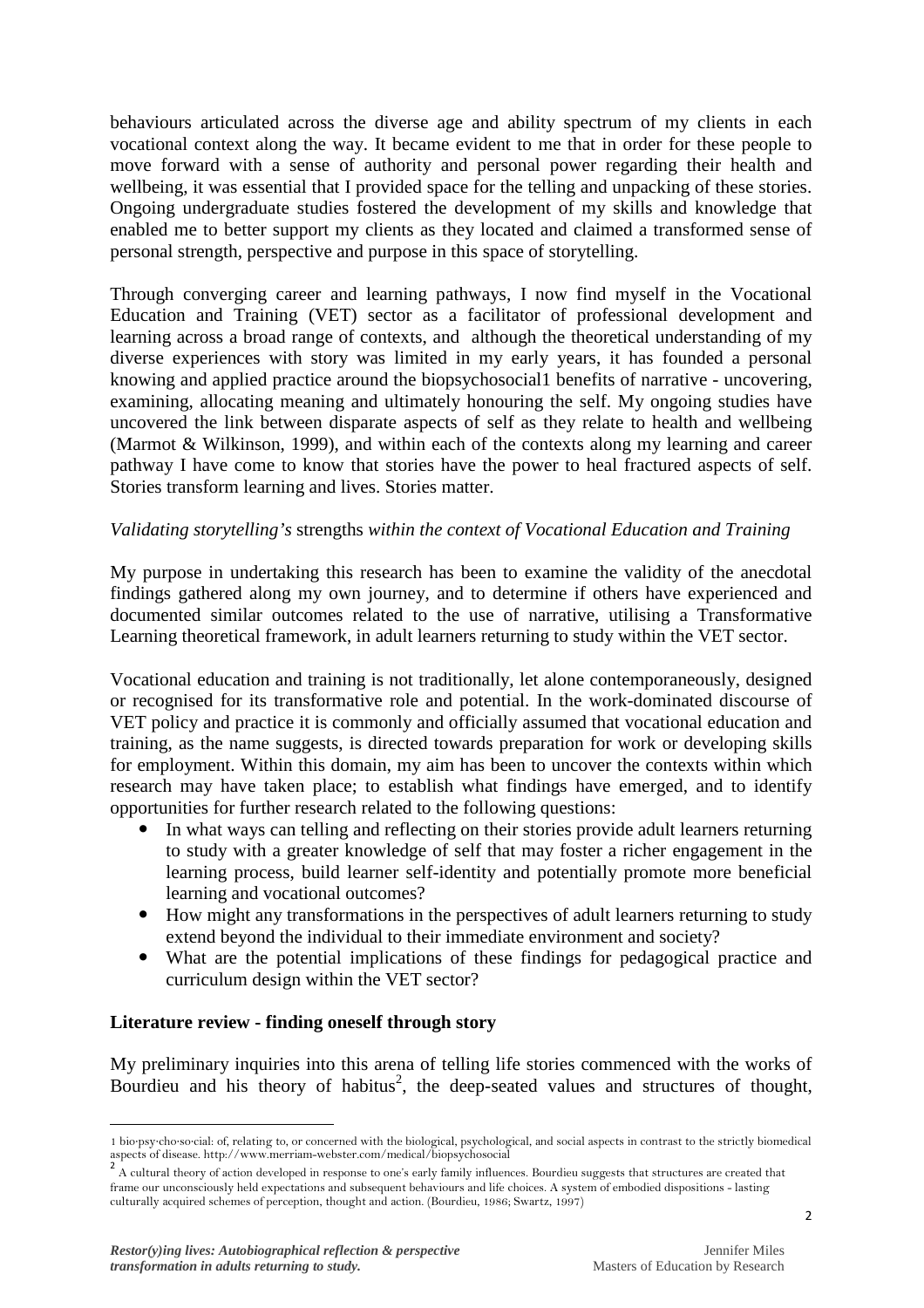perception, appreciation, and action shaped in our formative years, most notably around the notions of structure and agency (Bourdieu, 1977; Bourdieu & Coleman, 1991; Swartz, 1997). Bourdieu and other contemporary social scientists (Giddens & Held, 1982; Novak, Giddens, Lloyd, Ormerod, & Institute of Economic Affairs (Great Britain). Health and Welfare Unit, 1998) explore the central sociological issue of the relationship and interaction between the subject and the object – the subjective within objective structures, and the influence each exerts on the other. In what ways do social structures and subjective experience influence individual self-identity and enacted agency? How does individual agency influence change from within constraining external structures? Through my initial engagement with the Marxist concept of individual emasculation at the hands of unseen and unrecognised structures of ruling ideologies (Freire, 1972), I found the beginnings of congruence that gave voice to the kernel of knowing that was emerging within me.

This emergent seed was further cultivated by discovery of Brookfield (2005), (and through him) Mezirow (2000) and the theory of transformative learning. Their interrogation of the concept of perceived personal capacity and agency within an externally constructed and imposed environment captivated me, and a tremendous yearning emerged around finding meaning in the questions that had for so long remained unattended and unanswered for me.

As I travelled the path of coming to know and clarify what had been written before me and to explore the foundations on which I would build my own rendering, it struck me that the very process of this journey itself mirrored the issues I was seeking to examine, and was contained within literature accessed. As I researched the topics of my endeavour and interrogated the ways in which storytelling might evoke change of perspective in those returning to study, I found myself and my own knowing transformed through the undertaking. This transformative process is framed by Mezirow (2000) in his theory of transformative learning:

- *1. A disorienting dilemma loss of job, divorce, marriage, back to school, or moving to a new culture*
- *2. Self-examination of feelings of fear, anger, guilt, or shame*
- *3. A critical assessment of assumptions*
- *4. Recognition that one's discontent and the process of transformation are shared*
- *5. Exploration of options for new roles, relationships and actions*
- *6. Planning a course of action*
- *7. Acquiring knowledge and skills for implementing one's plans*
- *8. Provisional trying of new roles*
- *9. Building competence and self-confidence in new roles and relationships*
- *10. A reintegration into one's life on the basis of conditions dictated by one's new perspective*

#### **Figure 1: Mezirow's ten phases of transformative learning (2000)**

Transformative learning theory describes the process an individual undertakes, ignited by a disorienting dilemma, which leads to the questioning of long-held assumptions about themselves and the world around them. This critically reflective passage seems ultimately to bring about a reassessment, a renewed recognition or a completely transformed understanding of their ability to engage with and influence the differently perceived world, viewed through the lens of this new perspective. This examination of the subjective experience challenges the previously perceived relationship and interaction between the individual's agency and external structures, and can lead to a newly constructed sense of authorship and influence in one's life.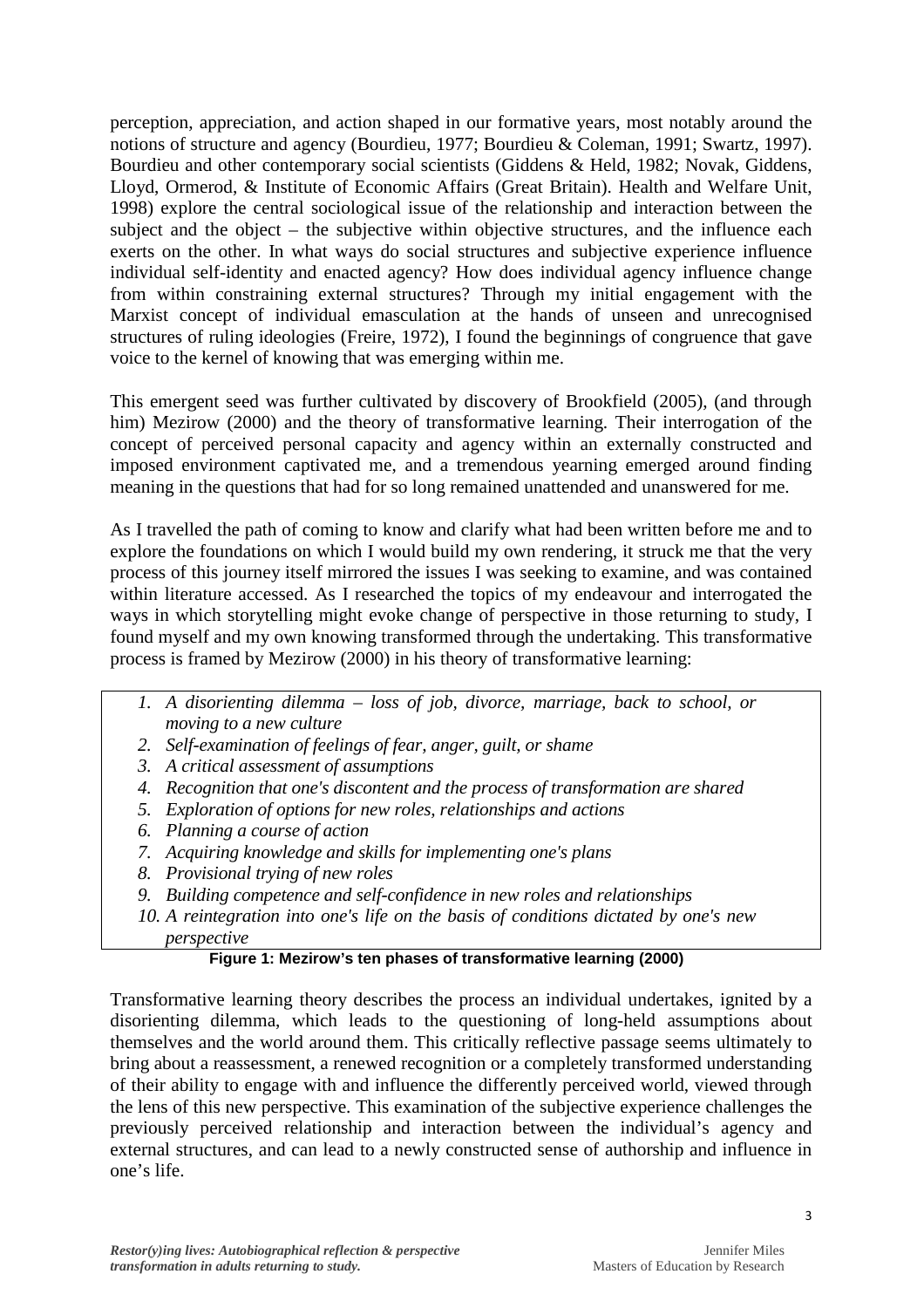*(Transformative learning) … the process by which we transform our taken-forgranted frames of reference (meaning perspectives, habits of mind, mind-sets) to make them more inclusive, discriminating, open, emotionally capable of change, and reflective so that they may generate beliefs and opinions that will prove more true or justified to guide actions (Mezirow, 2000)* 

Brookfield supports Mezirow's assertion that critical reflection can be part of the transformative learning process, but proposes that without examining the power relationships and hegemonic assumptions that exist in one's immediate and larger environment, transformation is unlikely to take place. He sees that transformation requires the critically reflective process to be politicised in order to identify the impact of ruling classes and social structures on human agency. Brookfield suggests that transformative learning occurs when what was once was seen to be permanent and stable is recognised by the individual as being relative and situation specific, and often shaped to accommodate the needs and interests of ruling others. (Brookfield, 2005)

## *Stories already told*

According to Brady (1990), narrative is about going back to the beginning and examining the course of life. In *Redeemed from time – learning through autobiography* (Brady, 1990) he speaks about autobiography as originating in "bios" – the course of life – and proposes that in reflecting on this life we have three aspects of self on which to focus

- *the remembered self -* recalling the scraps that slowly link together to form the story.
- *the ordered self* finding a way of making sense meaning making that enables the construction of a foundation on which a new future – a new story - can be built.
- *the imagined self* the dreaming, the possibilities, the creation of the yet to be told.

Brady sees the *remembered self* as the drawing of a self-portrait with words … storytelling … the memories, and the interrelationship between past events and the memories of these events. Through a second reading of the human experience we might re-member, reconnecting to aspects of self in a new and more congruent way (Myerhoff, cited in Brady (1990)).

*The ordered self* refers to an aerial view of one's life, and Brady suggests that without memory we lose our history and our past. Through remembering, human life is given shape that extends back into the past and forward into the future. He refers to the Ancient Greek philosopher Heraclitus who spoke of the act of bringing logic and order to the universe and proposed that a person cannot step twice into the same stream - that in one's integrity, the whole harmony of the universe is entirely, and as it were uniquely existent (Brady, 1990). If one were to look through the lens of this perspective, the critically reflective inquiry that one experiences through the narrative process might be seen as a hero's journey to discover one's very intimate and unique capacity, through drawing together the learning and strengths developed over the course of one's life.

Brady's representation of narrative theory and its benefits (1990) aligns closely with Mezirow's transformative process (Mezirow, 2000) in his discussion of *the imagined self.*  According to Brady, in the recalling of one's story a cosmology takes place. The impulse is to create, and in the autobiographical act one creates the self, becoming the hero of one's own mythic tale. William Butler Yeats (1955) alludes to the names and faces that may be forgotten, but suggests that the creative spirit recalls the ideas and truths that lay behind and within them. What was unremembered was invented and reflected his deeper perceived realities - it wasn't necessarily what happened, but his memory of what happened. He called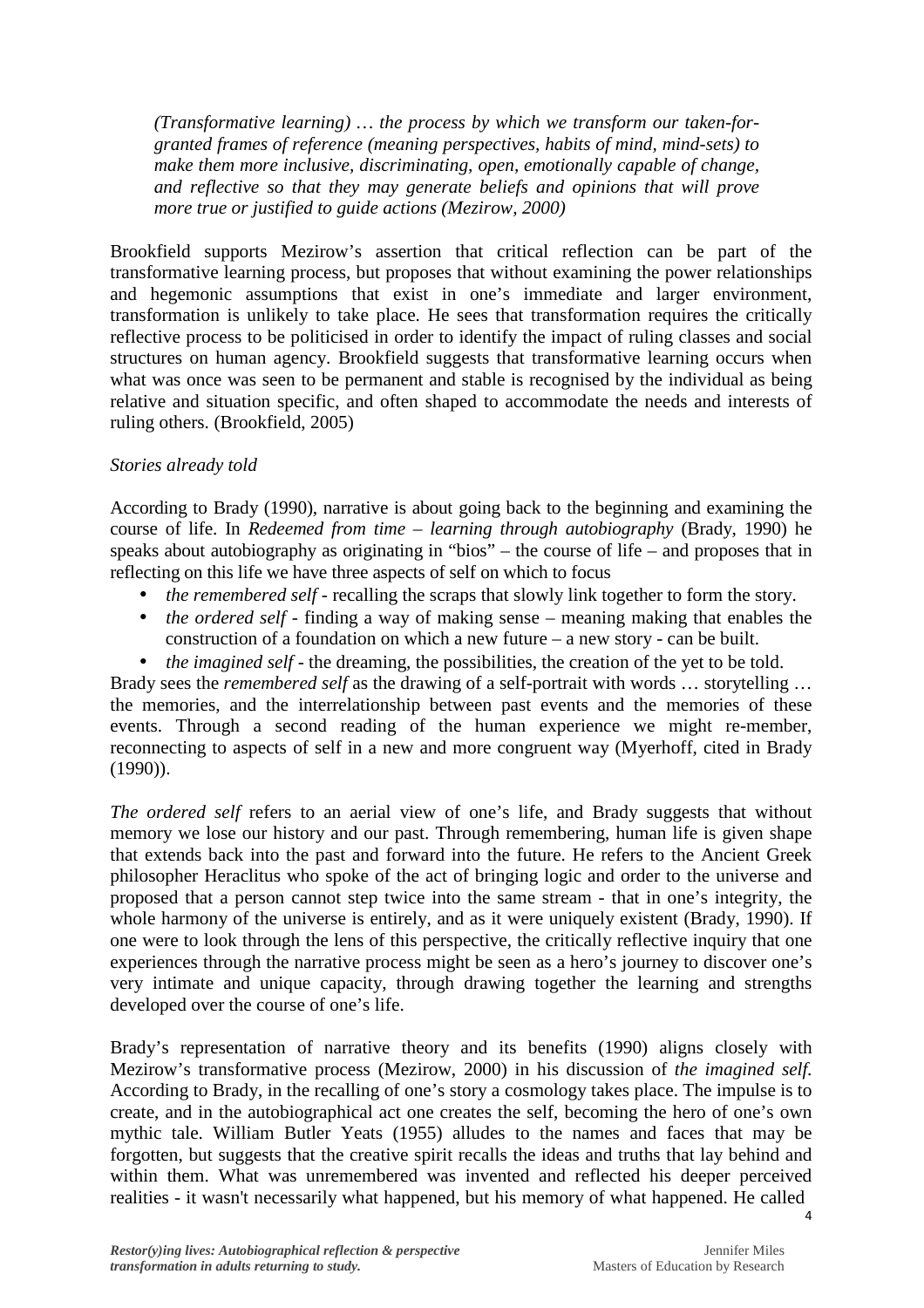this his memory for eternal things (Olney, 1980) and proposed that every autobiography is a work of art and a work of enlightenment.

*"One goes from year to year gradually getting the disorder of one's mind in order and this is the real impulse to create. Until one has expressed a thing it is like an untidy, unswept, undusted corner of a room. William Butler Yeats (1955)* 

Karantzakis, (1961) like Yeats, examines the tension between the truth of historical fact and the truth of imagination.

*"The truth which had been storing up anguish in my breast for such a long time was not the real truth; The real truth was this newborn creature of imagination. By means of imagination I had obliterated reality, and I felt relieved." Karantzakis, (1961)* 

In the account of his passage undertaken as a priest critically examining his life, Nelson proposes that by reviewing and interpreting one's life story … '*accounts of transformative and emancipatory learning emerge* ...' (1995) and one has the capacity to construct a new reality that can contain a strongly identified and enacted authorship of one's life course. He suggests that a transformed perspective can develop through the imaginative and critical process of what became known to him as 'autobiographing', using methods that can include *"interviews and hermeneutic conversation … artwork, metaphor analysis, and parable*." *(A. C. Nelson, 1995 )* In imagining, he suggests, the individual's conscious and unconscious domains of knowing are connected, and the ongoing critical analysis and synthesis of this inner and outer experience and knowing has the capacity to reshape previously inculcated behaviours and attitudes. Nelson speaks of coming to imagine a future previously unknown through undertaking the transformative process of narrative. Andrews et al (2008) depict narrative as combining *"… the Modernist interests in describing, interpreting and improving individual human experience … with the Postmodern concerns about representation and agency …"*, while Candy (1991) relates life history narratives to the rewriting of a manuscript that still retains evidence of the previous story … a palimpsest … and suggests that it contains the potential to draw together all the aspects of one's diverse cultural and life influences. Personal and societal aspects of life are connected – a web of life:

*"We each bring forth our world by living, because to live it to know, and what we know serves as a lens through which we interpret new experiences. Candy (2005)* 

Kenyon and Randall (1997) propose a way of *"… understanding what it means to be a person. To be a person is to have a story. More than that, it is to* be *a story."* They speak of the power inherent in providing opportunities to support individuals in telling their story, and cite Alheit's reference to the facilitators of these opportunities as 'agents of restorying' and 'biographical coaches' (1995), further suggesting that through the process of restorying, the lives of both the storyteller and facilitator are changed – that personal healing is possible for all.

*Restorying is a complex process, indeed an aesthetic process, for it concerns the shape we assign to our experience overall. In a sense, it is a poetic process, where 'poetic' derives from poeisis, a Greek word for 'making by imagination into words' (Hillman, 1975). From poeisis, we also get 'poetics,' which means the study of the literary arts--or literary theory. Restorying, we could say, is the*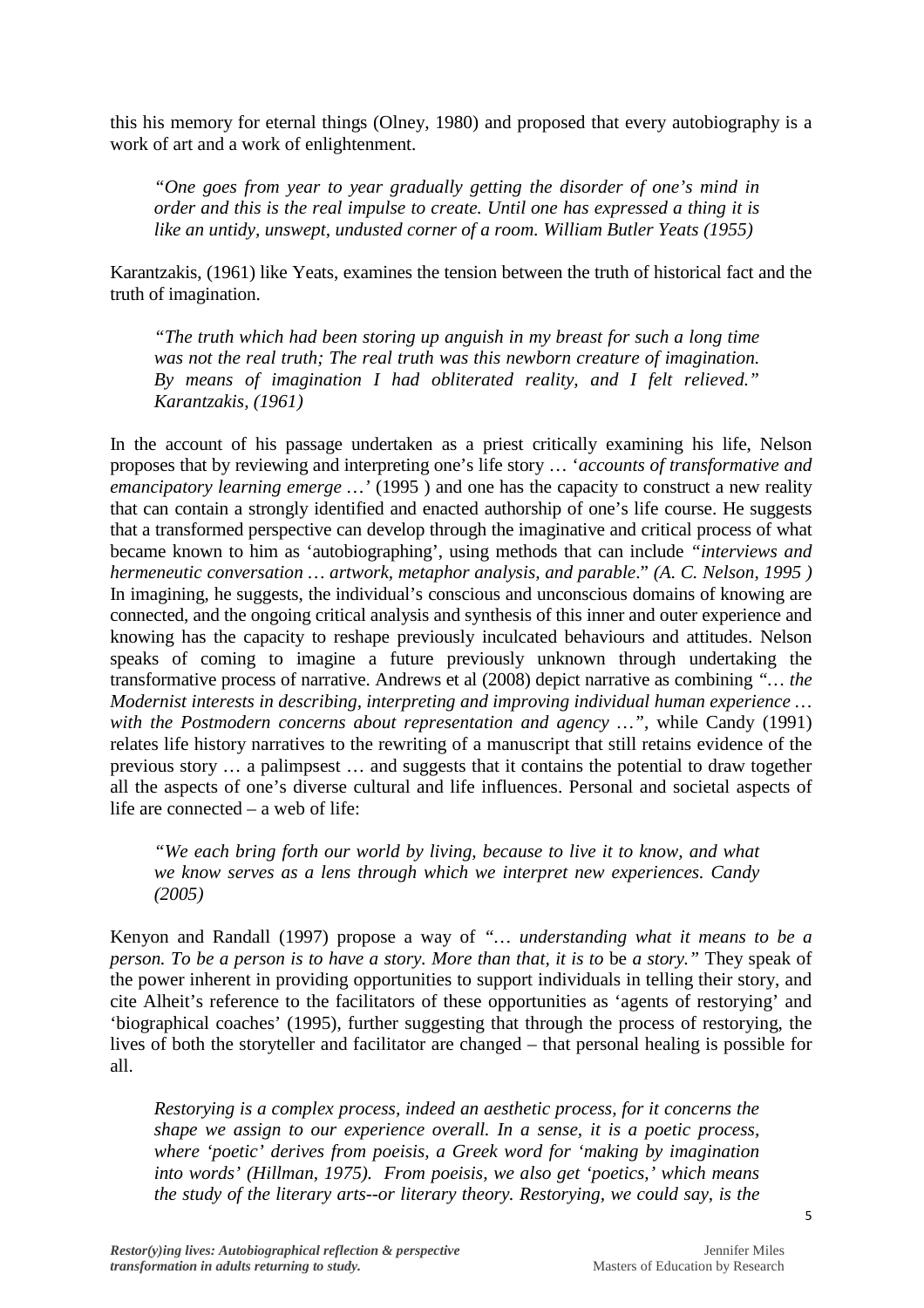*literary process of re-composing the stories we have 'made up' about who we are, where we have come from, and where we are headed ... in so assisting them you will likely be restoried yourselves … the very act of intervening in their lives changes both them and you … it is about healing ourselves. (Kenyon & Randall, 1997)* 

Kenyon and Randall speak of the cumulative layers of texts residing within each of us, and reflect both Denzin (1989) and Reissman's (1993) reference to creating and interpreting the texts that represent the stories of our lives. Dominice (2000) highlights the difference as he views it, between autobiography and educational biography, identifying the specific nature of educational biographies as a tool to foster understanding around one's learning pathway. He concludes that whereas autobiographies are a broad platform in which one can examine any aspects of one's (hi)story the educational biography requires focussed attention on the details of one's learning process.

I discovered many writers whose research has uncovered rich value around the inclusion of life reflection in educational contexts, and in each of these methodological representations, I found strong connections to the emergent story of my research. Consequently, my methodology reflects the synthesised appreciation I have of the many attributes of each, that is appropriate within particular contexts. I see this approach as an extension of my fluid perception of the uniqueness of each individual, each moment, each life, each opportunity. There is no one lens, or one defined approach that can capture the richness and depth of meaning of all, just as there is no one story that captures the heart of experience for all learners.

Wading through the myriad of terminologies given to diverse approaches to data collection and analysis, I eventually came to Atkinson (1998), Brady (1990), Denzin (1989), Dirkx (2000), Dominice (2000), Nelson (1994), Riessman (2008) and others (Andrews, Puzo, Squire, Ludington, & Treacher, 2000; Bruner, 1983) who inspired me to use narrative as my method of inquiry, and who gave significant value to the realised power of storytelling. As I considered the ways in which Mezirow, Brookfield and associates (Mezirow, 2000) named and identified the transformative process, and related it to my own journey of transformation, narrative-based inquiry became the vehicle through which the burning quest of my search for knowing found voice. As I began preparation for my research and read more widely, the writings of Freire (1972, 1974a, 1974b, 1985) and other radical educators captured my imagining and flamed an unquenchable fire that continues to consume with seemingly no abate.

## *Education and gardening – promoting growth*

*" … your job is to walk around with a can of water in one hand and a can of fertilizer in the other hand … try to build a garden." Jack Welch (Joss, 2007)* 

Business guru Jack Welch was Chairman and CEO of General Electric between 1981 and 2001. In 1999, *Fortune* named him the "Manager of the Century," and the *Financial Times* recently named him one of the three most admired business leaders in the world today. His reference here to building a garden is within the context of organisational leadership, but his esteemed voice joins a distinguished chorus that ties us as leaders, whether in business or education, to the rhymes and rhythms of nature. So with the agronomy model in mind, my literature review drew on several writers as they link the processes of agriculture to the process of adult learning. Carl Rogers, the father of humanistic psychology, originally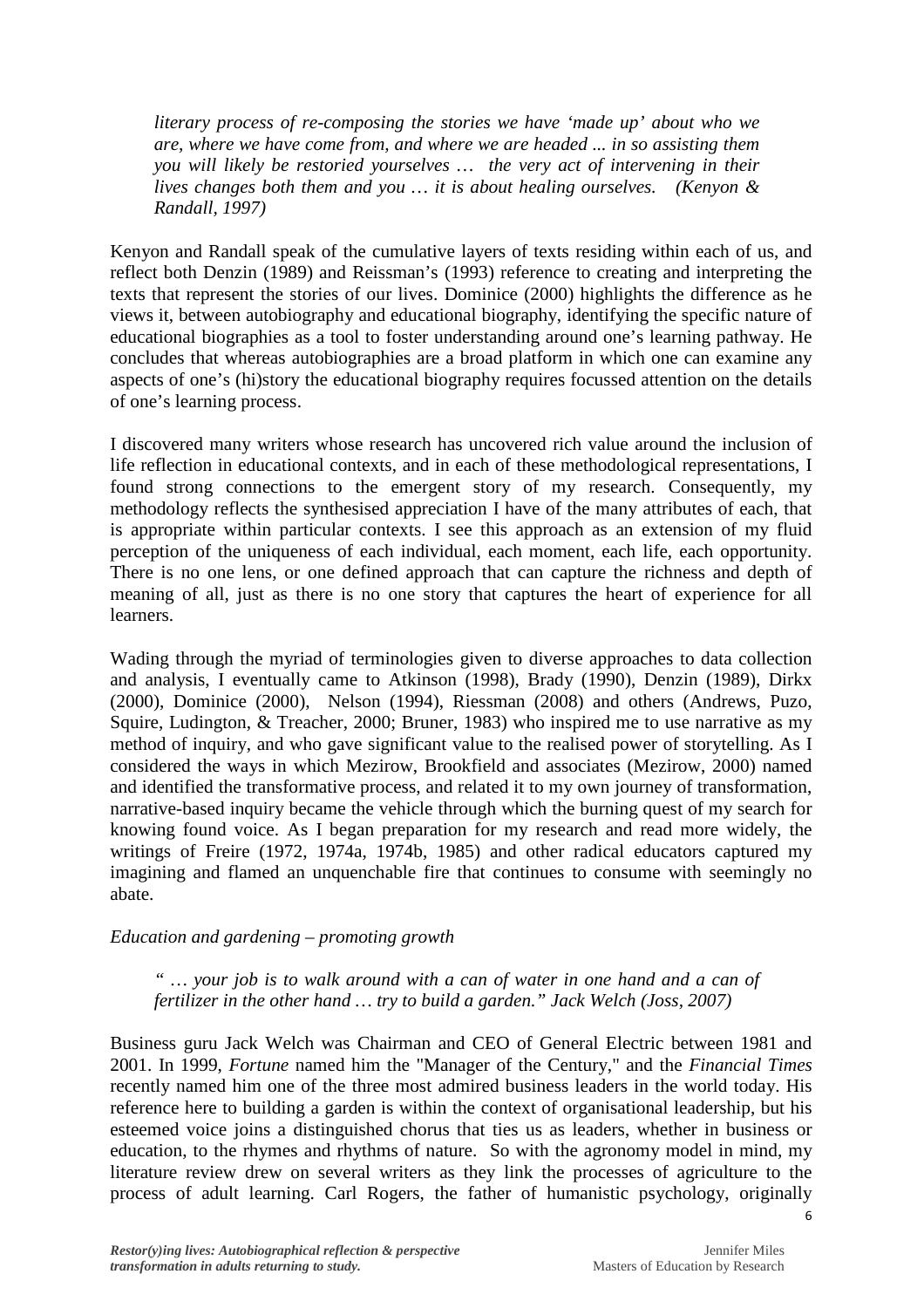commenced studies in agronomy - *"the science of soil management, land cultivation, and crop production"* (Rogers, 1961) and related, across the span of his career, the idea of cultivating and nurturing the relationship between the teacher (or therapist, as his primary career as psychotherapist evolved to include education) and the learner as the soil through which their inherent but often latent potential emerges.

Whereas our earlier Modernist approach favoured a leader/teacher-centric and results oriented focus, Rogers' person-centred approach, both in a therapeutic application and in an educational context, has as its foundation the three tenets of unconditional positive regard, authenticity and empathy (1961). He posits that in order to be effective in leading a person through a process that enables and fosters learning and growth, one requires unconditional positive regard for that individual. It is not necessary to agree with or even to like the person the authenticity encourages honesty and transparency – but one needs the insight and wisdom of being able to step into the shoes of the other and to attempt to gain understanding of their perspective - empathy. Rogers uses the agricultural analogies of tilling the land, planting seeds and watering, cultivating, nurturing, supporting growth and harvesting, and the image of fallow fields being rested to enable strong regeneration.

Promotion of future productivity can also be conceptualised within this model and applied to adult learners returning to study within our educational environments, and was a concept foundational to my research study. Just as Rogers ponders the process of enabling and establishing a relationship that provides the groundwork in which the individual can cultivate their personal growth, the aim of my study was to examine the ways in which undertaking the quietly reflective process of telling the stories of one's life might foster future growth and productivity. These same analogies relating to the idea of cultivation can be seen in M. Scott Peck's conceptualisation of education:

*"Education is derived from the Latin 'educare', literally translated as 'to bring out of' or 'to lead forth.' Therefore when we educate people, if we use the word seriously, we do not stuff something new into their minds; rather we lead this something out of them; we bring it forth from the unconscious into their awareness. They were the possessors of the knowledge all along." (Peck, 1978)* 

## *Time and space for reflection*

To illustrate how this 'something' might be enabled to be led forth from our learners, I will return to the notion of providing the 'space' for this process to unfold, and link it the Socratic notion of the educator as midwife. In supporting the 'birth' of this 'something' that lies within each of our learners, we also need to consider the quality of time required for them to inhabit the 'space' most effectively, as creating space for something doesn't necessarily mean it will emerge. Rämo explores the Greek bifurcation of the concept of time, as it relates to the notions of chronos and kairos, (Ramo, 1999). He highlights that where chronos refers to *'the concept of time as change, measure, and serial order'*, the quantifiable, measurable aspects of passing time according to the clock in a neutral, absolute sense, the kairos notion of time relates to the *'right or opportune time to do something'*. He gives as an example a farmer's 'kairic' or intuitive sense of the right moment to sow and harvest, adding that it is tied to the self-determination of the individual. Smith (1969) identifies three aspects present within the concept of kairos – the right time, a time of tension that calls for a decision, and an opportunity to accomplish some purpose. Elliott Jaques (1982) and philosopher José Luis Ramírez (1995) also stress kairos as episodes of intentions and goals, while Hammond (2007) proposes that in Hellenistic Greece, kairos denoted a time in which something could happen.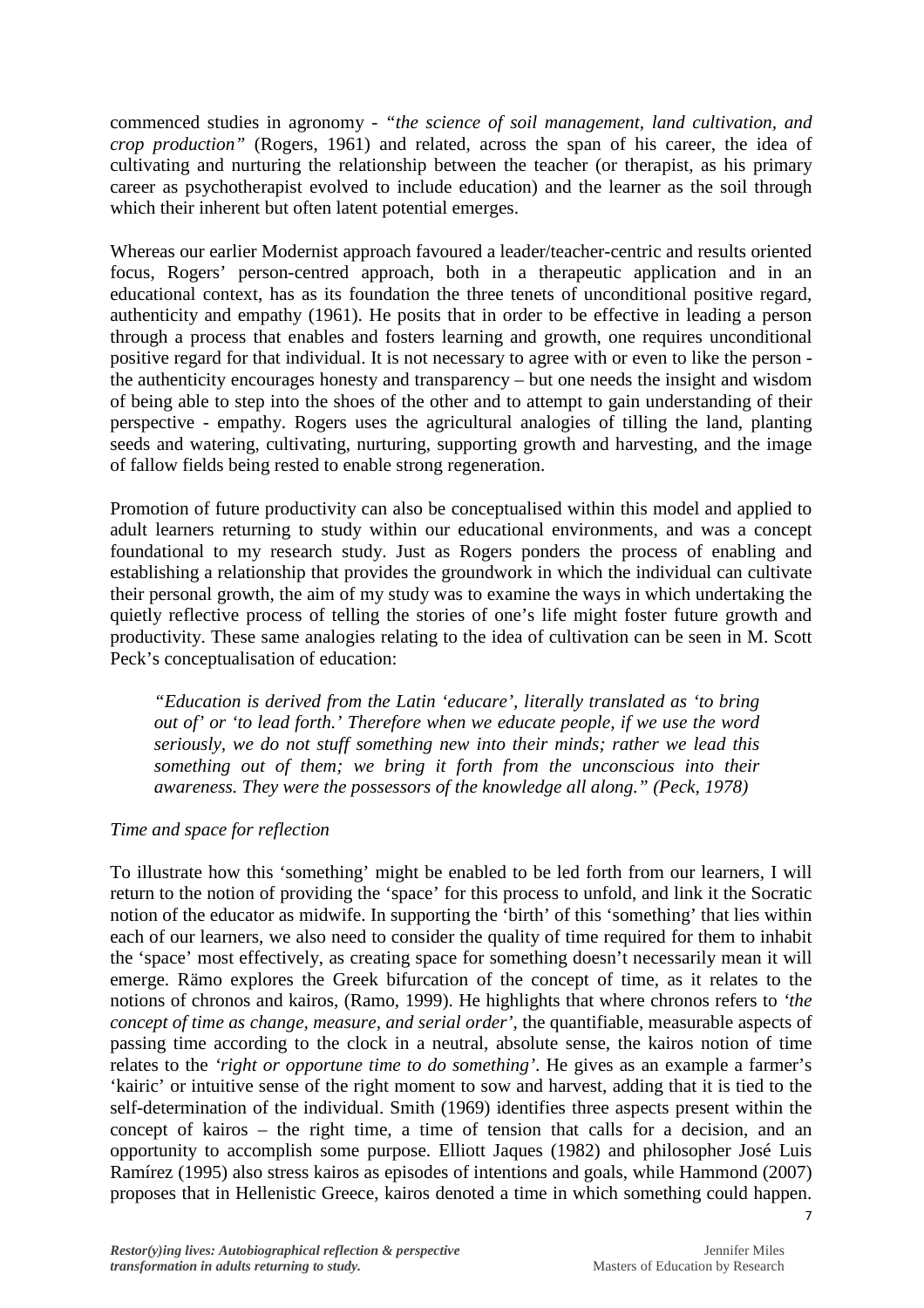He proposes a fitting or opportune time - a 'season', a time for 'something'. In De Categoriae (107a 8–10, 119a 26–37), Aristotle suggests *'What happens at the right time (*Kairos – season*) is good'*. The Oxford English Dictionary (Simpson, Weiner, & Press., 1989), defines Kairos as '*Fullness of time, the propitious moment for the performance of an action or the coming into being of a new state*.' And Prigogine and Stengers (1984) have suggested a 'kairo-logical' right moment in their discussions around chaos theories. Wheatley, in her contribution to the Chaos Theory conversation (M. J. Wheatley, 2005), links these 'right times' and 'seasons' where 'something' can be led forth, to the natural rhymes and rhythms of life:

*" … I've learned that if we organize in the same way that the rest of life does, we develop the skills we need: we become resilient, adaptive, aware, and creative … and life's processes work everywhere, no matter the culture, group, or person, because these are basic dynamics shared by all living beings." Margaret Wheatley (2006)* 

These references to nature, the basic tenets of horticulture and responding to 'the right or opportune moment' suggest to me that we as educators can respond to our learners in a way that can more effectively and productively foster their growth and development, and it is this approach that underpins the narrative tradition, providing the space for transformative learning's journey to unfold. Much like Mezirow's identified stages (Mezirow, 2000), and utilising the analogy of the agricultural model, we can see elements of Brookfield's critical theory (Brookfield, 2005) through the cultivating process before optimal growth potential can be achieved. Goethe reflected these same connections:

*"Nothing in nature is isolated. Nothing is without reference to something else. Nothing achieves meaning apart from that which neighbours it."-Goethe (1749- 1832)* 

These writers from diverse disciplines join Mezirow (2005), Nelson (1994), Brookfield (2000), Cranton (1994), Rogers (1961), Frankl (1964) and Freire (1972b) and many other writers who advocate the cultivation of a process through which we can interrogate what, why and how we have come to know, and having gained this new perspective, begin to imagine who we have yet to become (Brady, 1990).

#### *Research method - using story to locate meaning*

My intent in undertaking this research was to locate adult learners, those newly returned to study at the TAFE Institute in which I work, and to invite them to engage in the reflective process of storytelling as part of their reintroduction to learning, and at the conclusion of this session, to invite them to consider volunteering to be a participant in my research. My initial search for potential participants took me across various departments and cohorts within the TAFE Institute that included Indigenous Studies, the Certificate in General Adult Education and migrant adults from diverse backgrounds undertaking English Language and various other vocational studies. After unsuccessfully navigating the many barriers experienced as part of gaining ethics approval, I eventually gained permission to work with students enrolled in a Diploma of Liberal Arts. This altered the original intent of my research - to work with adults newly returning to study - as the students to whom I had access were already well entrenched in the learning process, six months into their diploma course. Further delays around notification of ethics approval resulted in access to a limited selection of students who were now in the second year of their diploma studies – a different cohort than that originally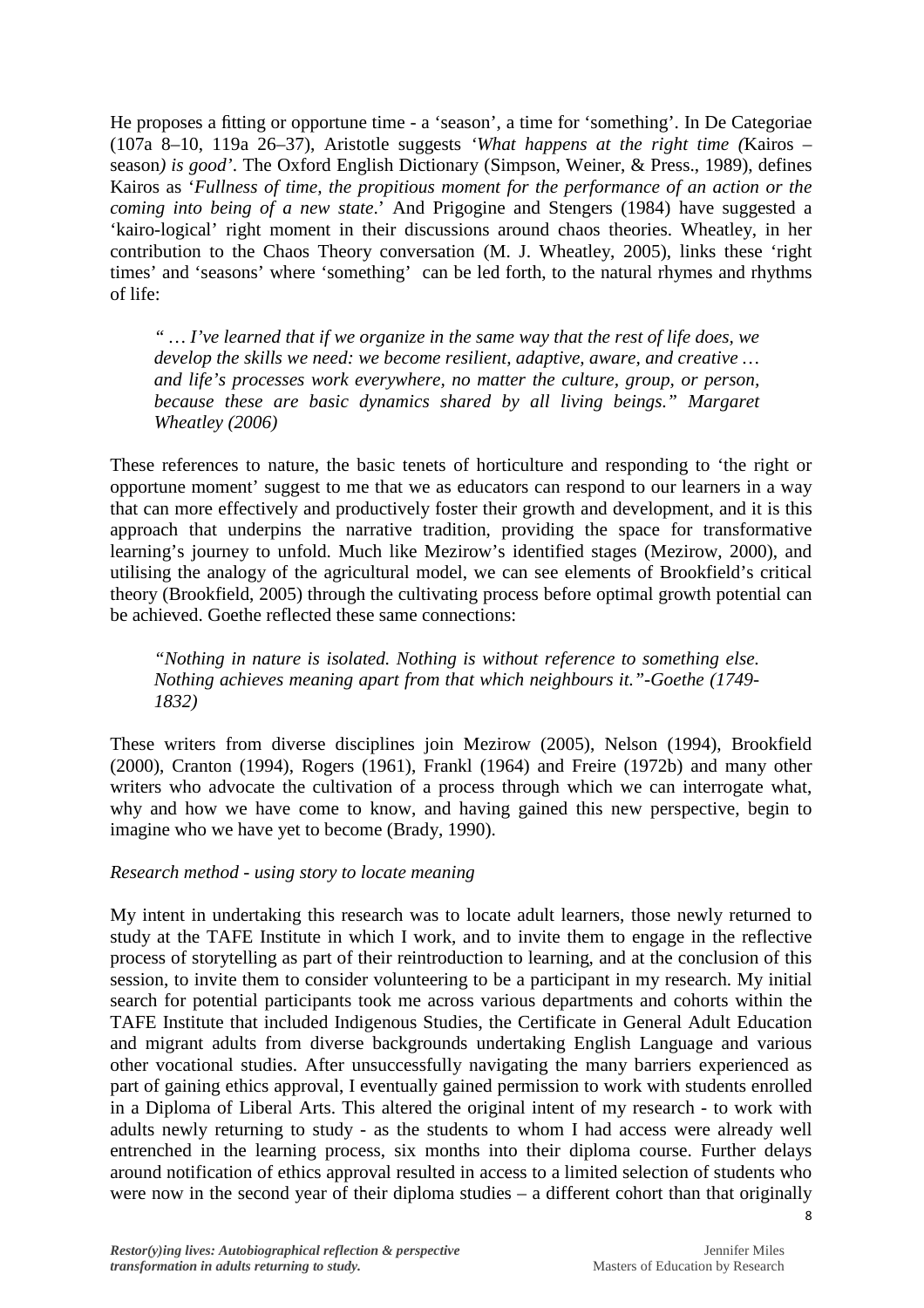### planned.

As part of their learning program in the Diploma of Liberal Arts, all students are encouraged to engage with the concept of a reflective process, and to build it into their practice, so it was arranged that I would provide a guest session on developing a critically reflective practice, using the methodology of storytelling, and in which I introduced the concept of reflective writing, facilitating an applied activity using a storytelling framework. The session included a shared discussion of prior experiences and current attitudes to learning, linking the concept of past experience with current perspective. Space was provided for participants to engage in the storytelling methodology utilising a method of expression that was meaningful to them – writing, drawing, poetry, oral storytelling.

In the TAFE sector, deeply grounded in a competency–based approach, objective, measurable observations, statements and outcomes are valued and actively sought. I felt it critical that I establish the importance of each individual finding and honouring their authentic voice through this exercise, and that they be encouraged to allow themselves the freedom of expression that was truly reflective of their own experience and knowing - that it not be an environment of the models Piaget and Nicholson-Smith reference (Piaget, 1979), of pressure on the side of the educator and receptiveness and compliance on the part of the student.

During the introductory session, we explored some of what has been written about the benefits of deeply critical reflection within other contexts, and all students were invited to take time during the session to explore, to think critically about the experiences, environments and people who had contributed to their learning pathway and constructed selfknowing about capacity. I encouraged them to write, draw, or utilise a combination of methods to record their story in a way that most effectively utilised their individual preferences, and gave them permission to be free to write or draw as thoughts arose during our session. Individuals were invited to share any thoughts about the activity, about any recognition that may have come to the fore for them, and around the potential benefits of the reflective exercise and of its possible incorporation into applied practice. At this point my proposed research was introduced, and I explained that in undertaking the storytelling process required as part of participation, a potential existed for disorienting and painful memories to emerge that might require therapeutic intervention, and informed the participants that support was available to them if this turned out to be the case.

#### *Data gathering - new stories*

In response to my invitation, four volunteers came forward and were asked to take time to reflect further on their learning pathways, on their sense of identity as learners, and to give further consideration to the ways in which circumstances and environments may have influenced this construction of self-identity. They were again encouraged to find ways of recording their reflections that were meaningful to them, in the lead-up to the individual interviews arranged with each of them. These interviews were clarified as providing the forum in which we would discuss the individuals' insights gained through the process of their reflective journey and where we could flesh out stories of how the transformative process unfolded for each of them. Through this recruitment process, an additional participant, who had commenced a course at the TAFE Institute in the previous year and had withdrawn prior to its conclusion, came forward. He had become aware of the study and expressed an interest in taking part, as a possible means of examining ways of moving forward on his learning and career pathway.

Alongside my five participants, I am deeply situated as a learner on a discovery tour within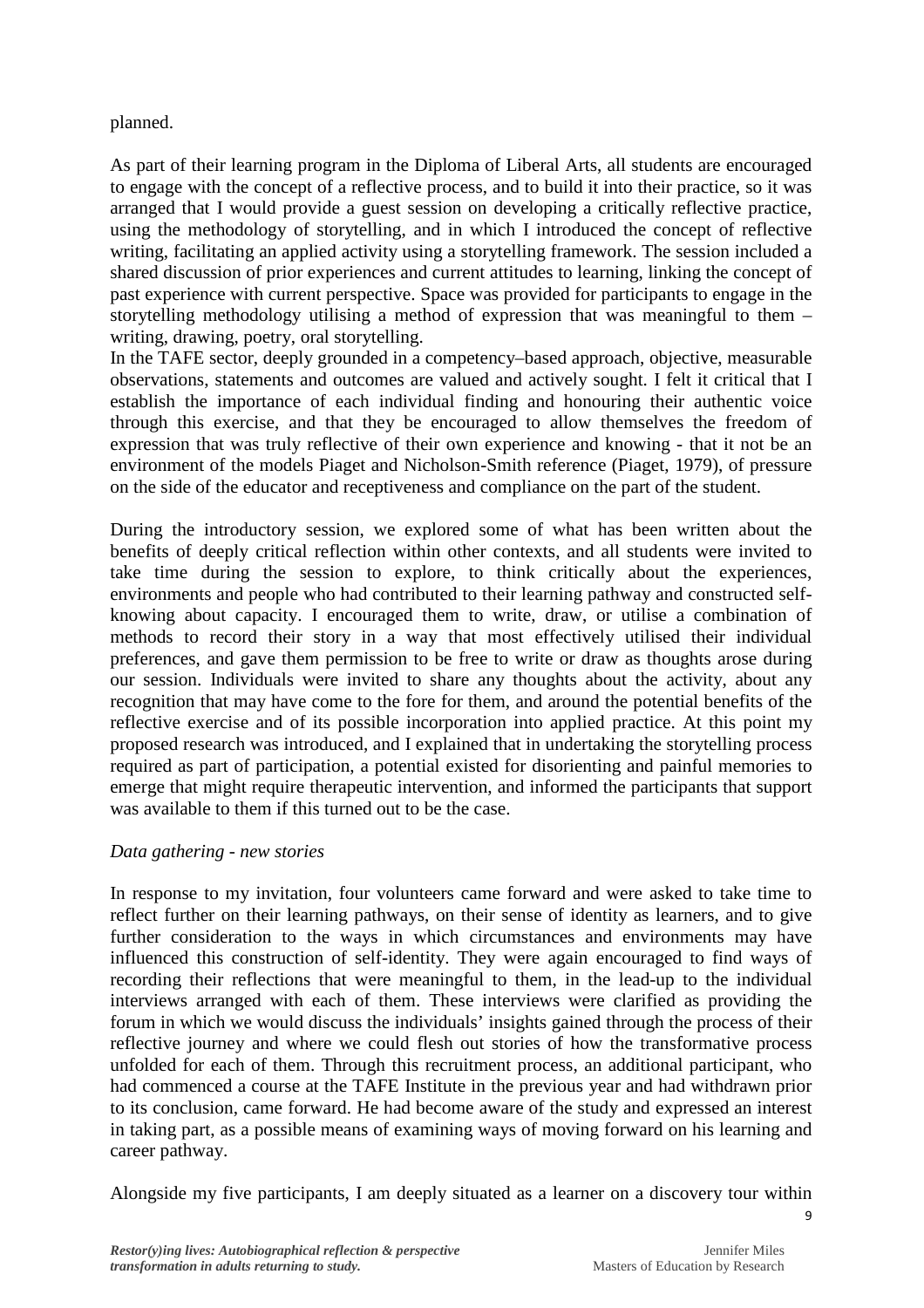this research. My own story forms the foundation of my research study - it has initiated, informed and continues to direct the process of my inquiry, and has been brought to the table of the interviews with my storytellers so that we could share the joys and the turbulence of the path to our knowing and becoming. This inclusion created a rich dynamic that enabled the continued exploration of ideas, as each participant came to the interview with their unique motivation, and an approach to the task at hand that saw a weaving of a tapestry of life stories that truly honoured the narrative tradition. Through observing this uniquely individual approach, each story of learning took different paths, and found its own way through the process of exploring the experiences and influences of the people and environments of each of their lives.

The ninety-minute individual interviews were conducted in locations identified by the participants as uniquely comfortable to each of them and where the participants were invited to share the reflective process each had undertaken as part of the lead-up to the interview, and to discuss the method they had chosen to record these reflections. Utilising the narrative methodology, each individual was encouraged to express their story in a way that was meaningful to them, and questions structured to draw out potential evidence of Mezirow's ten phases of transformative learning (2000) were included where needed to guide reflections. Self-determination and freedom of expression was explicitly highlighted to each individual as we undertook the interview, to give them permission to explore anything that came to mind that they considered relevant to their learning story, and to promote a stream-ofconsciousness participation in the reflective exercise. Their right to exclude anything, or to cease the interview at any point was also strongly articulated and reinforced both prior to commencement and throughout the sessions. These interviews have been extensively documented in my Masters thesis and a summary of outcomes will be included within this paper.

Two weeks after the last individual interview took place, a focus group was held with three of the participants only, due to various other work and study commitments. Individual phone interviews were undertaken with the two participants unable to attend, and the interviews, both individual and group, were digitally recorded with supporting notes.

I invited each of them to reflect on the ways in which the autobiographical process had fostered the unfolding of stories and understanding, and influenced the perspectives and learning of each participant. Opportunity was also provided to reflect on changes of attitude or behaviour, in response to any recognised perspective transformation achieved through the process.

## **Findings and discussion - stories unfolding**

Narrative and other forms of reflective autobiography value expression as well as explanation (A. Nelson, 1994) and as my participants came to the place of telling their stories, I was overwhelmed by the enthusiasm that each demonstrated as they engaged with the opportunity to look back over their lives. Transformative learning as autobiography claims that the learner composes their life by using imagination and critical reflection to gain insight and understanding around the circumstances of their becoming (A. Nelson, 1994) and as each participant immersed themselves in the writing, the drawing and the telling, threads of stories emerged that flowed freely into associated memories woven together meaningfully to affirm known truths, and highlight previously unconnected, or perhaps unexpressed knowing. Although a format had been framed to prompt thought and response where needed, throughout most of the interviews, questioning and deeply critical reflections arose naturally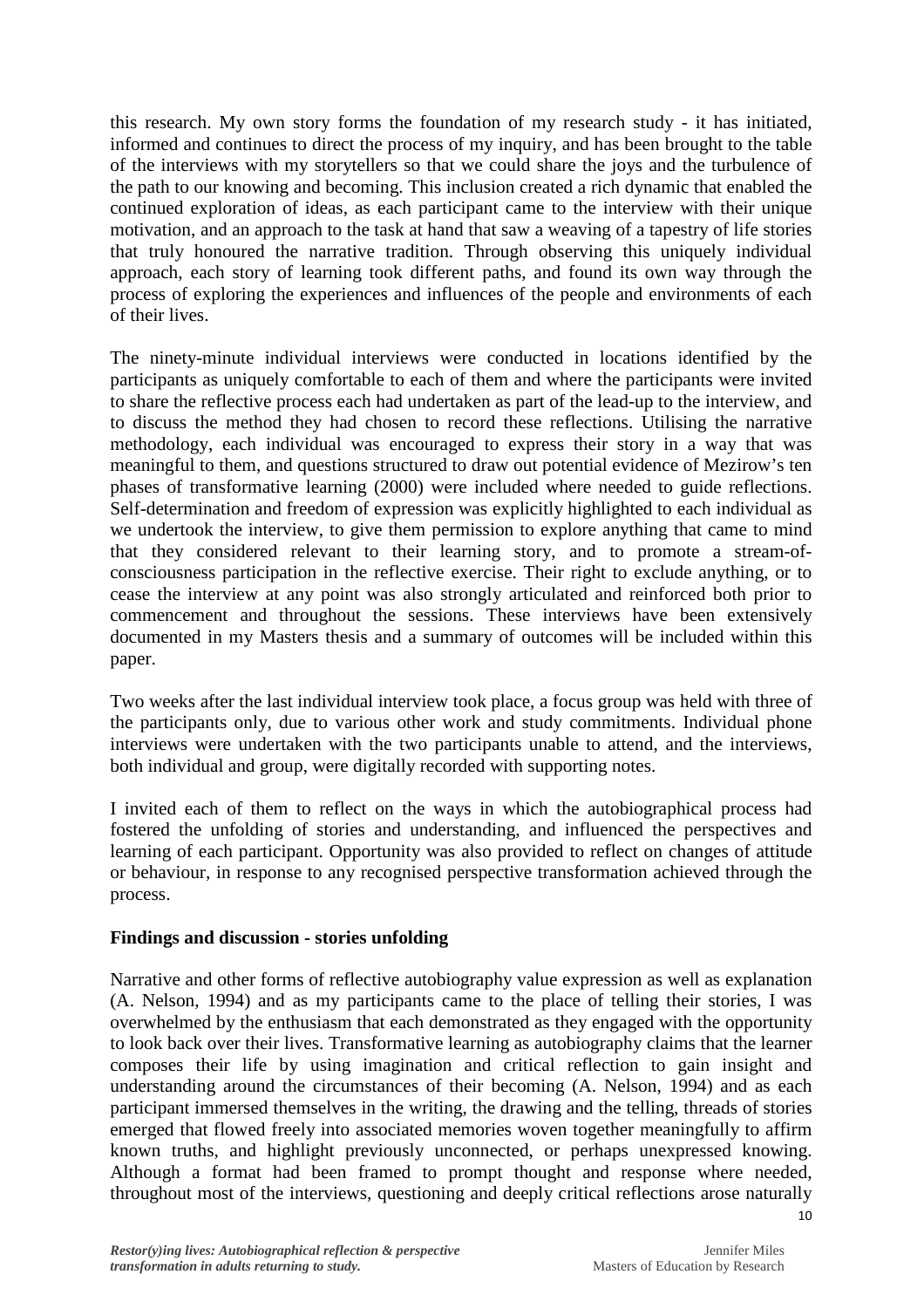and fluidly from each participant as they became increasingly absorbed by the process of restorying their lives, re-examining and re-membering the learning in all that had gone before, within the cultural and social contexts and confines of the time.

The inspirational voices of Brookfield (2005), Mezirow (2000), Freire (1972), Shor (1992), Cranton (1994), Frankl (1964), Rogers (1980) and others urge us to draw on the political and social dimensions of meaning-making, identifying the power of critical reflection in the transformative learning process through the recognition of the power relationships and hegemonic assumptions that exist within our immediate and larger environment. Throughout the study, the research participants were encouraged to apply this critical focus in examining the knowing expressed by them, in order for space to be provided for identification of assumptions that might found their knowing. Brady's *remembered self* (Brady, 1990) was brought to the fore through the process of storytelling, drawing together the disparate and seemingly unconnected aspects of past experience. As their stories wove together, meshing historical fact and truth of imagination (Olney, 1980), each participant has had the opportunity to create meaning that has to various extents enabled a more *ordered self* to be formulated – the foundations on which a new story can be built. Now the *imagined self* can begin to take root, as new possibilities, new dreaming is seeded and nurtured (Brady, 1990). Each of them has articulated an awakening sense of possibility of how they might now step forward, and have expressed a sense of freedom in choosing to claim and enact a more personally authentic and self-authored life. Like me, and the many I have spoken to along the way, they articulated the transforming journey of self-discovery undertaken through the course of this self-narrative, and communicate insights that mirror my own experiences and those of the individuals discussed here and in the literature reviewed. The stories told and shared by them identify and articulate the place of self-recognition individuals arrive at through the storytelling process, and illustrate how examining our lives can enable a change in perspective through the preliminary identification and acknowledgement of previously unrecognised and unchallenged life views. Telling our stories seems to provide the space for the identification and allocation of meaning to behaviours and attitudes that may have been carried with us for decades, but which might now be seen as unproductive, sometimes destructive, and often dispensable (Frankl, 1964). My participants articulated the knowing that once identified and acknowledged, these un-owned and limiting beliefs and behaviours are able to be released, and leave the storyteller more fully open to the possibilities inherent within their journey of adult learning - making sense and reconciling aspects of the past that have bound them to a sometimes narrow window of existence and knowing. Through understanding more fully their capacity as lifelong learners on a new path of identity formation, they are now able to step with greater personal authority into a future of previously unimagined possibility (A. Nelson, 1994).

#### **Conclusions**

The work-dominated discourse of VET suggests that learning involves the acquisition of a set of skills or competencies that are external to the learner, and which the learner lacks, reflecting Freire's notion of a deficit/banking approach (Freire, 1972), which aims to overcome learners' 'deficiencies' by 'topping up' their existing skills or 'adding value' to their productive capacity by way of depositing extra skills, ultimately rendering the learner 'employable'. This approach assumes the locus of learning and curriculum lies outside the learner rather than within the learners themselves. I would argue that the findings of my research explicitly problematise, if not overturn, such assumption and narrow conceptions about the purpose and outcomes of VET, identifying that the nature of learning is far more complex, multifaceted and potentially empowering in non-vocational ways than is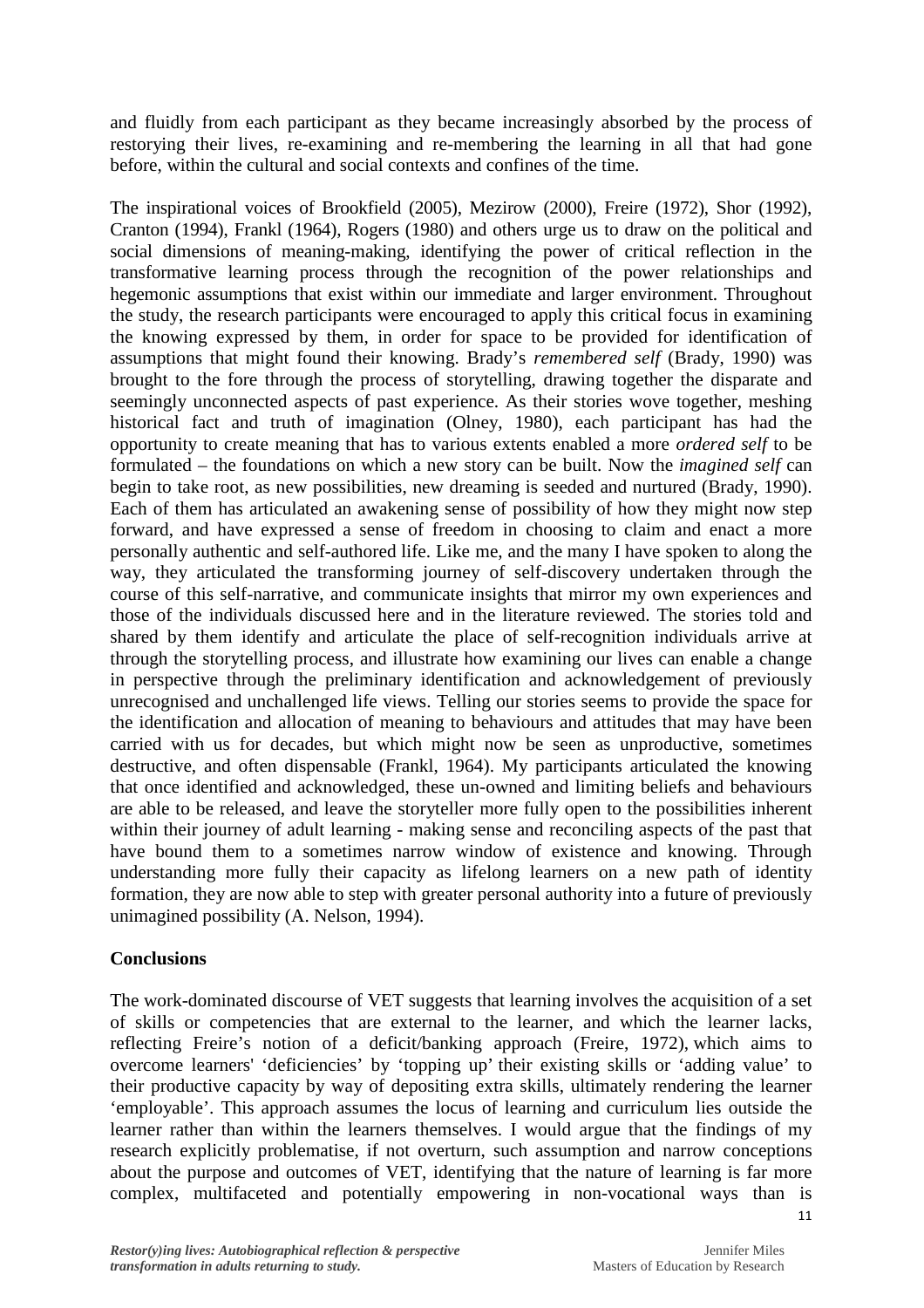conventionally presumed (Anderson, 1999). It suggests that the most potentially valuable and transformative learning that occurs within the context of VET may well be that which emerges from a 'curriculum' that is generated from within learners themselves, wherein they are working on and from their selves - restorying their lives - which may also include the development of new technical skills or workplace competencies, but which cannot be simply reduced to the latter. Indeed, it could be argued that the development of new technical skills or workplace competencies may not translate as effectively into employment unless the learner has at the same time, as an integral part of the whole learning process, also rewritten, relearned and reoriented their life stories in ways that incorporate and embody the new skills and competencies in a newly constructed sense of self. I argue that for the learner returning to study within the context of VET, enormous potential exists for change at an individual level through utilising the storytelling methodology. In applying the Socratic notion of the educator as midwife (Maxwell, 2009), we can support the 'birth' of these individuals as they draw forth their own knowing (Peck, 1978; Wilshire, 1990).

My quest for credibility in my approach to providing space for returning learners to undertake a reflective storytelling approach has found rich support in literature across many seemingly incongruent arenas. I found rich endorsement from writers who promote a Socratic and person-centred approach to encouraging the learner on their transformative journey, all advocating, in various forms, a critically reflective, self-determined cultivation of and by the individual. They concur that in order to optimise personally meaningful learning outcomes, we as educators must ensure that safe spaces are provided for our learners to explore and critically question assumptions, and where they can deconstruct what has been unquestioningly assimilated. Through creating the conditions where this critical consciousness can be cultivated, individuals have the opportunity to more effectively construct an authentic sense of self-identity and personal capacity. Nelson (1994) speaks of discovering authorship of one's life, and that relative to the capacity we have to imagine how else life might be, there develops a buoyant sense of personal authority. He referred to critical internal and external factors that can often act as catalysts to a previously unimagined future, and of this moment of change *" … the instrument of transformation …trouble that leads to crisis … if this disruption to order is unable to be accommodated within the existing social structure, there may arise the legitimation of a new order ...*" (A. Nelson, 1994). As choices and deeply rooted changes in behaviour and enacted personal authority came into play for each of my participants, an altered sense of self emerged that holds great promise for progression beyond their self-identified barriers. As their knowing arises, deliberate decisions will need to be made to enact alternative ways of being that will constitute a conscious shift away from previously valued personal commitments that may contravene long held practices and the strong influences of institutional or cultural norms (Taylor, 2007). The transformative journey, as Taylor has indicated, can be an arduous, and often drawn out affair, where new epistemological frameworks take time to percolate and gain clarity (Taylor, 2007). He speaks of "… *developing a sense of trust in the process of transformative learning, allowing for students to live with some discomfort while on the edge of knowing, in the process of gaining new insights and understandings."* Each of my participants has articulated an awakening sense of possibility of how they might now step forward, and have expressed a sense of freedom in choosing to claim and enact a more personally authentic and self-authored life. The brief opportunities provided to lay open the depths of their memories through the telling of their stories is limited in its capacity to achieve a totally transformed perspective for these learners, but it is a springboard to another level of understanding. Is it re-creating or restorying? Is it re-membering? Is it reconciling? However we call it, it is coming, perhaps for the first time, to our truth – the unfolding of the story yet to be told. My storytellers are on the edge of their own knowing (Berger, 2004), along the continuum of the ever-morphing path of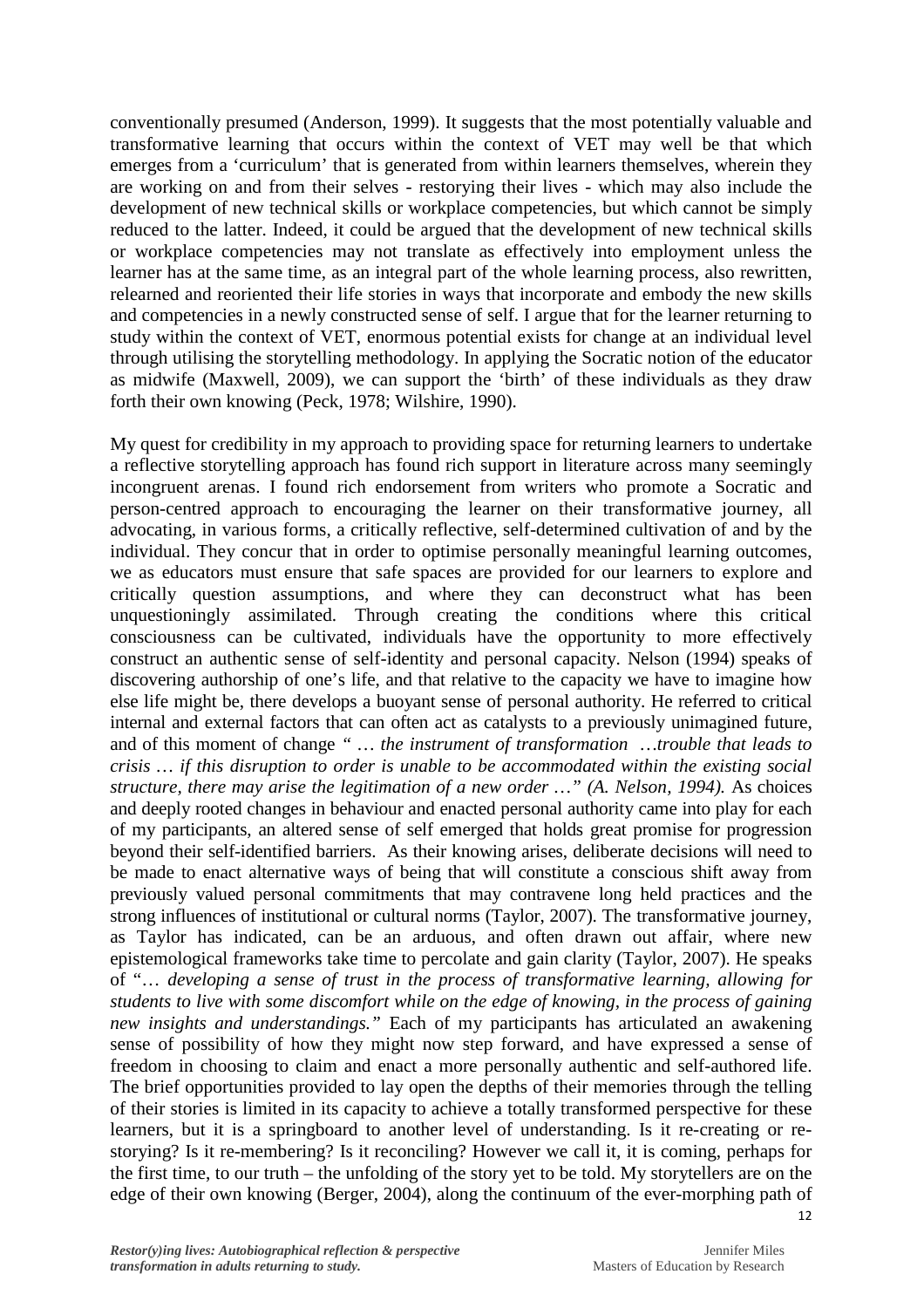### becoming.

My research was a small-scale study conducted in one TAFE institute involving a relatively small, self-selected sample of participants and limited data gathering activities, all of which restrict the generalisability of my research findings. Due to the limitations of the study, there is much that remains unanswered and a broader, large-scale research study is required to interrogate what has yet to be uncovered around the transformative benefits of providing space for reflective storytelling within the context of vocational education and training. Rich opportunities exist for more extensive research to examine how this storytelling methodology might be applied and incorporated within foundational and other programs across the diverse spectrum of VET educational contexts, and to further investigate the implications of these limited findings as they relate to the potentially greater social benefits of individual perspective transformation within the context of vocational education and training.

## **Recommendations**

My recommendations relate to the identification of funding opportunities to support a collaborative research project (and pilot program), across a range of VET and Adult Community Education (ACE) providers. Its purpose would be to examine the path and ultimate learning outcomes, both qualitatively expressed and quantitatively measured, of learners returning to study within a program guided by the framework of a storytelling methodology. In my facilitation of the *Course in Assessment of Informal Learning (21812VIC)* across the VET sector, and in disseminating the ongoing progress of my research within academic circles, intense interest has been expressed in developing the implementation of this storytelling methodology, and it is in this domain that I would propose the utilisation of the currently accredited *Course in Recognised Informal Learning (21896VIC)* to guide and underpin the program's implementation. Possible considerations might be a partnership between ACFE and TAFE providers, in developing a project proposal to Skills Victoria or NCVER. Consultation with interested stakeholders is required to clearly define the project's scope, aims and targets.

*What we call the beginning is often the end, and to make an end is to make a beginning … the end is where we start from. A people without history is not redeemed from time, for history is a pattern of timeless moments. We shall not cease from exploration and the end of all our exploring will be to arrive where we started, and know the place for the first time. T.S Eliot (1970)* 

## **References**

- Alheit, P. (1995). Biographical learning: Theoretical outline, challenges, and contradictions of a new approach in adult education. In P. Alheit, A. Bron-Wojciechowska, E. Brugger & P. Dominice (Eds.), *The Biographical Approach to Adult Education* (pp. 57-74). Vienna: Verband Wiener Voksbildung.
- Anderson, D. (1999). Vocational education reform and students: Redressing silences and omissions. *The Australian Educational Researcher, 26*(2), 99-125.
- Andrews, M., Puzo, M., Squire, C., Ludington, M., & Treacher, A. (2000). Lines of Narrative : Psychosocial Perspectives. from

http://ezproxy.lib.monash.edu.au/login?url=http://www.MONASH.eblib.com.au/EBL Web/patron?target=patron&extendedid=P\_178686\_0& Full text available (with Read Aloud feature) from Ebook Library

Andrews, M., Squire, C., & Tamboukou, M. (2008). *Doing narrative research*. Los Angeles ;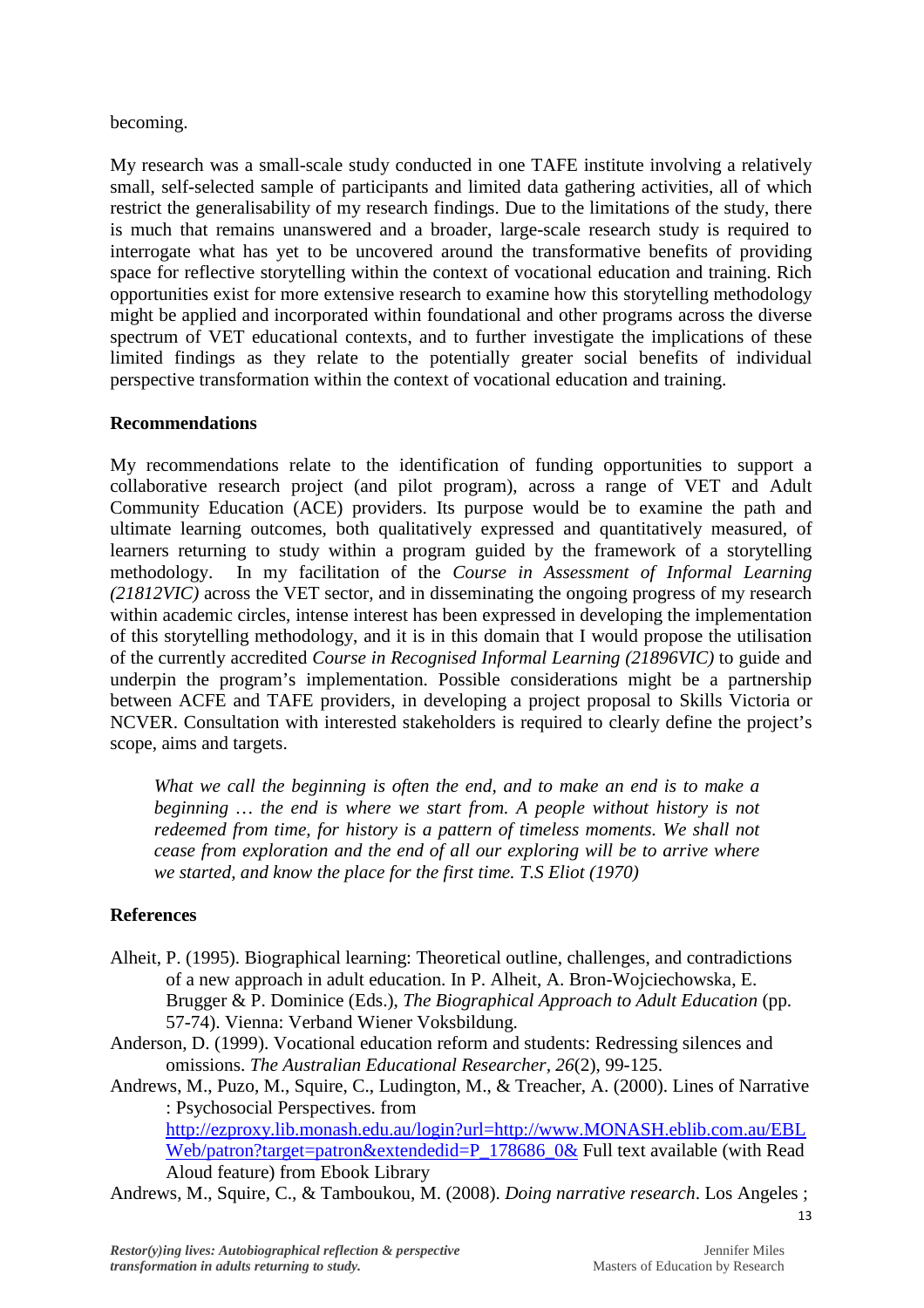London: SAGE.

- Atkinson, R. (1998). *The life story interview* (Vol. 44). Thousand Oaks Ca Sage.
- Berger, J. G. (2004). Dancing on the Threshold of Meaning: Recognizing and Understanding the Growing Edge *Journal of Transformative Education 2*(4), 336
- Bourdieu, P. (1977). Outline of a theory of practice. from http://images.lib.monash.edu.au/crt6000/04119070.pdf Online Resource (restricted access): Structures and the habitus [chapter 6] p72-95 [1.09 Mb]
- Bourdieu, P., & Coleman, J. S. (1991). *Social theory for a changing society*. Boulder, New York: Westview Press; Russell Sage Foundation.
- Brady, M. E. (1990). Redeemed From Time: Learning Through Autobiography. *Adult Education Quarterly, vol. 41*(no. 1), pp. 43-52.
- Brookfield, S. (2005). *The power of critical theory for adult learning and teaching*. Maidenhead: Open University Press.
- Bruner, J. S. (1983). *In search of mind : essays in autobiography* (1st ed.). New York: Harper & Row.
- Candy, P. C. (1991). *Self-direction for lifelong learning : a comprehensive guide to theory and practice* (1st ed.). San Francisco: Jossey-Bass.
- Cranton, P. (1994). *Understanding and promoting transformative learning: a guide for educators of adults* (1st ed.). San Francisco: Jossey-Bass.
- Denzin, N. K. (1989). *Interpretive biography*. Newbury Park, Calif.: Sage Publications.
- Dirkx, J. M., & ERIC Clearinghouse on Adult Career and Vocational Education. (2000). Transformative learning and the journey of individuation, ERIC digest no. 223 Available from http://www.columbia.edu/cgi-bin/cul/resolve?clio4361654
- Dominice, P. (2000). *Learning from our lives: Using educational biographies with adults*. San Francisco, CA.: Jossey-Bass.
- Frankl, V. E. (1964). *Man's search for meaning: an introduction to logotherapy* (Rev. and enlarged ed.). London: Hodder and Stoughton.
- Freire, P. (1972). *Pedagogy of the oppressed*. Harmondsworth, Middlesex: Penguin.
- Freire, P. (1974a). *Education for critical consciousness*. London: Sheed and Ward.
- Freire, P. (1974b). *Education, the practice of freedom*. London: Writers and Readers Publishing Cooperative.
- Freire, P. (1985). *The politics of education : culture, power and liberation*. London: Macmillan.
- Giddens, A., & Held, D. (1982). *Classes, power, and conflict : classical and contemporary debates*. Berkeley: University of California Press.
- Hillman, J. (1975). *Re-Visioning psychology*. New York: Harper & Row.
- Kazantzakis, N. (1961). *Report to Greco*. New York: Bantam Books.
- Kenyon, G. M., & Randall, W. L. (1997). *Restorying Our Lives: Personal Growth through Autobiographical Reflection*. Westport, CT: Praeger Publishers.
- Marmot, M. G., & Wilkinson, R. G. (1999). *Social determinants of health*. Oxford ; New York: Oxford University Press.
- Maxwell, K. J. (2009). Socratic Method. Retrieved 18th July, 2010, from http://www.socraticmethod.net/
- McKeough, A. (1998). Storytelling: A foundational pillar of literacy. Retrieved September 19, 2010, from http://www.nald.ca/library/research/stortell/Storytelling.pdf
- Mezirow, J. (2000). *Learning as transformation : critical perspectives on a theory in progress* (1st ed.). San Francisco: Jossey-Bass.
- Nelson, A. (1994). Researching adult transformation as autobiography. from http://images.lib.monash.edu.au/edf6810/04139712.pdf Online Resource (restricted access): p389-403 [1.11 Mb]
- Nelson, A. C. (1995 ). The role of imagination in autobiography and transformative learning.